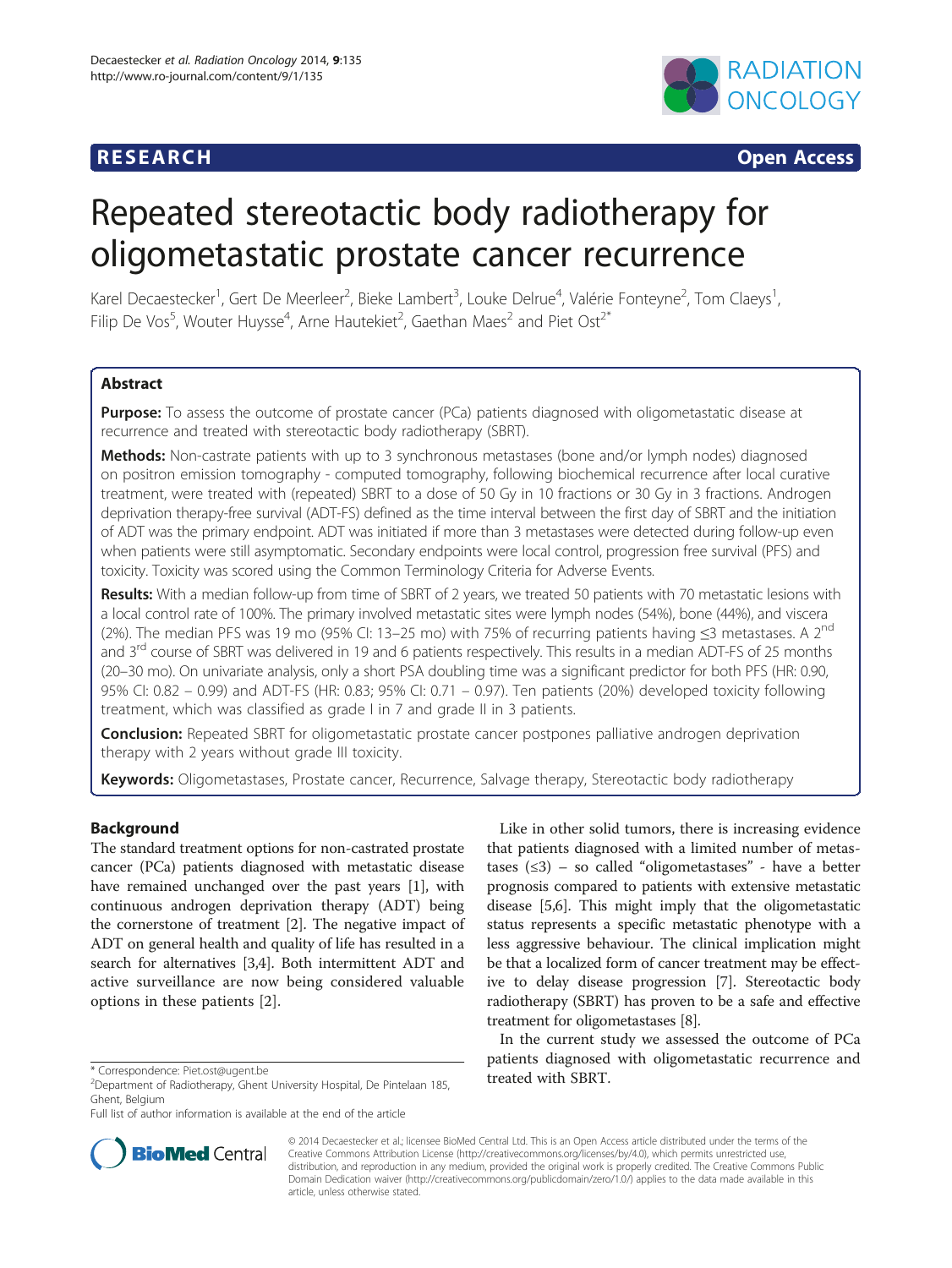## **Methods**

This study includes 50 patients diagnosed with ≤ 3 metachronous asymptomatic metastases treated with SBRT at our institution between May 2005 and October 2013. Data for these patients were prospectively collected and analysed. All cases were presented to and approved by the multidisciplinary uro-oncology team and the local ethics committee (EC2011/495). Eligibility criteria included histologically proven diagnosis of PCa and a biochemical relapse following local radical PCa treatment [\[9\]](#page-9-0). Exclusion criteria included: serum testosterone level <50 ng/ml at time of detection of metastases, neo-adjuvant or concomitant ADT > 1 month with SBRT or a PSA rise while on active treatment with a luteinizing hormone releasing hormone (LHRH)-(ant)agonist, anti-androgen or estrogens.

All patients were staged with [18 F]-fluorodeoxyglucose (FDG)  $(n = 32)$  until 2011, switching to [18 F]-choline positron emitting tomography (PET) until present  $(n = 18)$ with co-registered computed tomography (CT) [\[10](#page-9-0)]. All scans were interpreted by the radiologist and nuclear medicine physician in consensus reading with knowledge of the clinical history of the patients and of the results of other diagnostic techniques. Every focal tracer accumulation deviating from the physiological distribution of the tracer was regarded as suggestive of disease. A biopsy of the suspected lesions was not routinely performed prior to inclusion and treatment. In case of equivocal findings on PET-CT, an additional magnetic resonance imaging (MRI) of the suspected region was performed  $(n = 11)$ . Local recurrence was excluded with digital rectal examination in all cases and with multiparametric MRI in patients treated with primary radiotherapy [\[11](#page-9-0),[12\]](#page-9-0).

#### SBRT technique

All patients underwent a CT-based treatment planning with 2–3 mm slice thickness in supine position with an ankle and knee fix (Sinmed, Cablon Medical, Leiden, The Netherlands). Gross tumor volume (GTV) was delineated using all available clinical, iconographic and metabolic information. A planning target volume (PTV) around the GTV, with margins depending on the site irradiated (2 mm margins for bone metastases, 3 mm for nodes and 5 mm for other sites, except for the liver where a 1 cm margin was used). Organs at risk were delineated, depending on the site of the GTV.

Two radiation schedules were used. For patients treated between 2005 and May 2012, a dose of 50 Gy in 10 fractions of 5 Gy was prescribed to the PTV, combined with a single injection of a short acting (1 month depot) LHRH analogue [\[13](#page-9-0)]. For patients treated after this period a median dose of 30 Gy in 3 fractions of 10 Gy was delivered without concomitant LHRH. A switch from 10 fractions to 3 fractions was made for economic and logistic advantages. The normalized total dose of both schedules as calculated with the linear-quadratic model is comparable (87.5 Gy and 90 Gy for  $10 \times 5$  Gy and  $3 \times$ 10 Gy, respectively, for an α/β ratio of 2) [[14](#page-9-0)]. Fractions were separated >40 h and <96 h. Treatment was prescribed to the periphery of the PTV (80% of the dose (=30 or 50 Gy), covering 90% of the PTV). The dose was reduced in case of violation of maximal tolerated dose of organs at risks [[15\]](#page-9-0). Intensity modulated radiotherapy with static beams or dynamic arcs was delivered 3 times a week using 6–18 MV photons from a linear accelerator equipped with a multileaf collimator and cone-beam CT (CBCT) (Varian CLINAC, Varian, Palo Alto, CA or Elekta Synergy, Elekta, Crawley, UK).

At each fraction, a CBCT was used for patients' set-up and target verification, with correction of all shifts without minimal action level. Patients were repositioned in case of detection of rotational errors of non-spherical target volumes exceeding 3 degrees. Automatic matching was done using bone or soft tissue window settings for respectively bone or lymph node metastases. For the patient diagnosed with liver metastasis, a free breathing simulation-CT was fused with PET-CT and MRI. No abdominal compression or fiducials were used. In case of multiple (1 to 3) synchronous lesions, all lesions were treated in the same session and the positioning protocol was repeated per lesion.

#### Evaluation of response

The primary endpoint was ADT-free survival (ADT-FS), defined as the time interval between the first day of SBRT and the initiation of palliative ADT. ADT was initiated if more than 3 metastases were detected during follow-up even when patients were still asymptomatic. The type of ADT was left at the discretion of the treating physician. Local progression (LP) was defined as tumor progression within the irradiated PTV. Each metastasis was a target lesion independently assessed for response with the RECIST criteria. In addition, metastases (particularly osseous) with a metabolic complete response on bone or PET scan were scored as complete response in the absence of progression on CT scan. Progression free-survival (PFS) was defined as the absence of new metastases and/or progression of untreated metastases. During treatment, patients were clinically evaluated weekly and at 1 and 3 months thereafter. Follow-up visits with prostate specific antigen (PSA) measurement were scheduled 3-monthly during the first year and 6-monthly thereafter. Reassessments with bone scan and PET/CT imaging was performed in case of 3 rising PSA values after initial response, in case of PSA rise above the pre-SBRT PSA that was confirmed at least once or if clinically indicated to rule out local or distant metastatic progression. In case of an oligometastatic recurrence outside the previous SBRT field, a retreatment with SBRT was offered.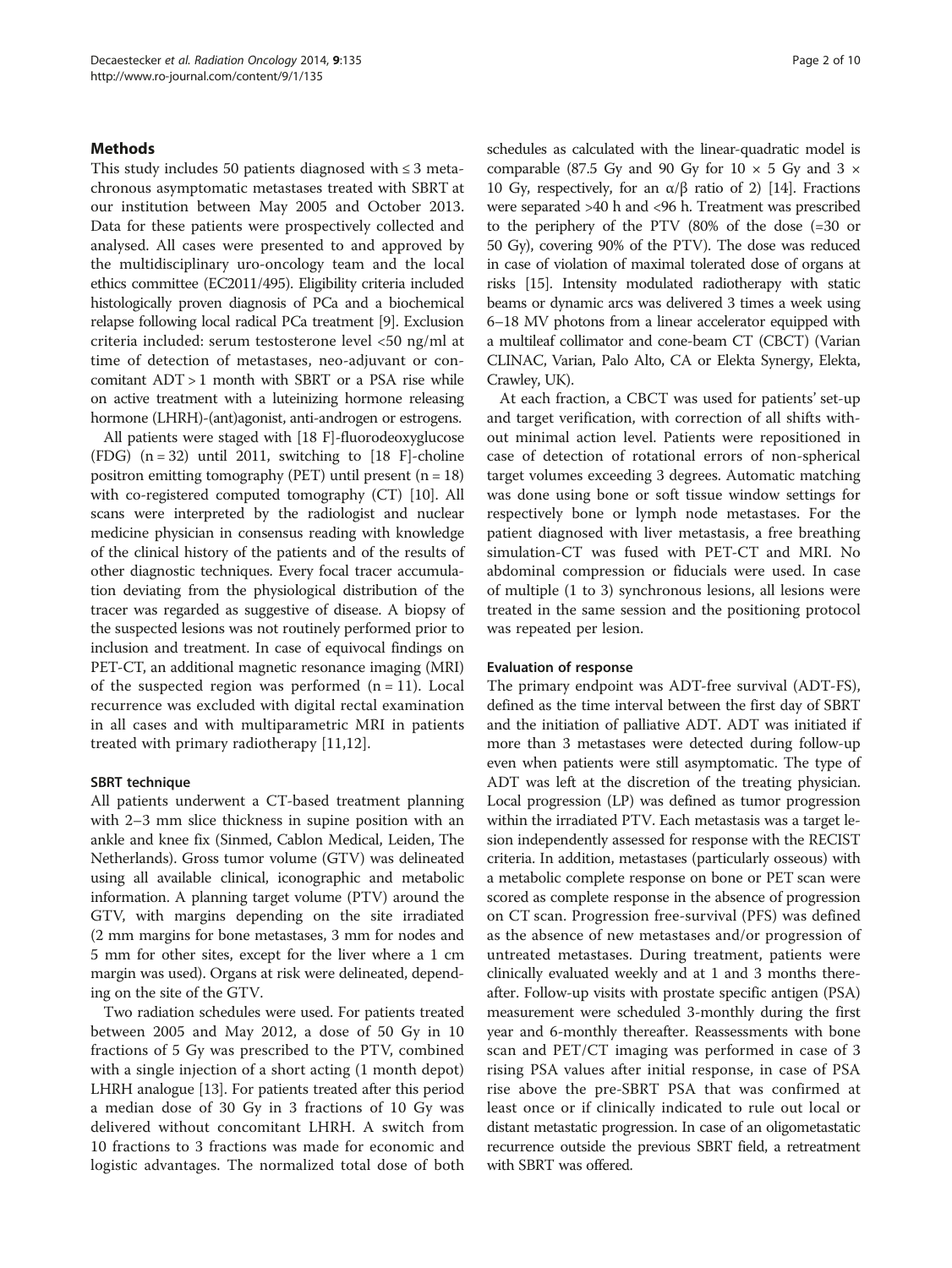Toxicity was evaluated and graded according to the National Cancer Institute (NCI) Common Terminology Criteria for Adverse Events (CTCAE) v3.0 [\[16\]](#page-9-0). Late effects were designated as events occurring > 3 months following treatment or as an event lasting >3 months after treatment.

#### **Statistics**

The Kaplan-Meier method was used to estimate rates of ADT-FS, LP, PFS and prostate cancer specific survival (PCSS). Calculations were done from the start of SBRT. Potential prognostic factors were examined using univariate proportional hazards regression from diagnosis of metastases to start of ADT. Variables exhibiting a p-value  $\leq 0.15$ in univariate analysis were entered manually in Cox proportional hazards models in a forward stepwise fashion. Variable retention was based on the likelihood ratio test and change in estimated hazard ratios for variables already present. Potential variable selection for univariate analysis was based on previous papers on noncastrate metastases [\[5](#page-9-0),[6,16\]](#page-9-0). The pattern of metastatic spread at time of metastasis was defined as minimal disease in case of involvement of nodes or axial skeleton and as extensive disease as involvement of appendicular skeleton (with or without axial skeleton) or viscera (lung or liver) as suggested previously [[16\]](#page-9-0). Additionally, the total number of metastases was calculated counting all metastatic spots separately. The premetastatic PSA doubling time (PSA DT) was calculated by assuming first-order kinetics and based on all PSA measurements within 1 year (yr) prior to development of noncastrate metastatic disease with a minimum of three measurements, separated by a minimum of 4 weeks. All variables were entered continuously except for risk group at PCa diagnosis: low (T1-T2a and Gleason  $\leq 6$  and PSA  $\lt 10$  ng/ml), intermediate (T2b-T2c or Gleason = 7 or PSA 10-20 ng/ml), high (T3a or Gleason  $8-10$  or  $PSA > 20$  ng/ml) and very high-risk (cT3b-T4 N0 or any T, N1, any Gleason) [\[9](#page-9-0)]. Risk groups were based on the final pathological staging in case of surgery. All statistical analyses were performed using SPSS version 21 (SPSS, Chicago, IL) with p <0.05 considered significant.

# Results

# Patient characteristics

Fifty patients were included in the current study. Table [1](#page-3-0) summarizes patient and disease characteristics at time of PCa diagnosis and at time of SBRT. The majority of patients was treated with multimodality treatment at PCa diagnosis (Table [1\)](#page-3-0). A pelvic lymph node dissection (PLND) was performed in 32 patients (64%), being positive in 5 patients (10%). During PLND, a median number of 8 nodes was removed. The median interval from PCa diagnosis to first metastatic event was 4.8 yr with a median PSA of 5.1 ng/ml and a PSA DT of 3.8 months (mo) at time of metastases (Table [1](#page-3-0)). In

total 70 metastatic lesions were treated: lymph nodes (54%), bone (44%), and viscera (2%). Thirteen out of 24 patients with a pelvic recurrence had a PLND at initial treatment. The pattern of metastatic spread was categorized as minimal in 70% and extensive in 30% of patients according to the criteria of Yossepowitch et al. [\[17\]](#page-9-0). The different subsites of metastatic involvement are depicted in Table [1](#page-3-0). The median PSA level at time of detection of metastatic disease was 5.0 ng/ml (range 0.2 – 45.4 ng/ml) compared to 5.1 ng/ml (0.6-116.7 ng/ml) for patients screened with FDG-PET-CT and choline PET-CT, respectively ( $p = 0.71$ ).

## Patterns of progression

Patterns of first progression following SBRT were recorded and are displayed in Figure [1](#page-4-0). After a median follow-up of 2 years (interquartile range, IQR: 8 – 52 mo), 18 patients were disease-free and 32 patients experienced distant metastatic progression, resulting in a median PFS of 19 mo (95% CI: 13–25 mo) (Figure [2](#page-5-0)a). The 1-year and 2-year PFS rates were 64% and 35% respectively. None of the patients had a local recurrence, resulting in a 100% local control rate. The median PSA at recurrence was 8.5 ng/ml (IQR:  $2 - 32$  ng/ml) with a median doubling time of 2.7 mo (IQR: 1.5 – 4.7 mo).

For patients with initial pelvic lymph node metastases, 67% of the relapses were located in the pelvis or retroperitoneal nodes (Figure [3](#page-6-0)a) and 33% in the bone. For patients with initial bone metastases, the first site of recurrence following SBRT was located in the bone in 88% of the cases (Figure [3](#page-6-0)b). Initial progression was again limited to ≤3 metastases in 75% of recurrent patients  $(N = 24)$ , of which 16 patients received a second course of SBRT and 3 patients received a salvage pelvic lymphadenectomy. The remaining 5 oligometastatic patients and 8 polymetastatic patients received palliative ADT. In the former, the patients refused a second course of SBRT.

At last follow-up, 4 out of 19 patients remain progression-free following a second course of SBRT or salvage surgery. In 6 patients, progression was limited to  $\leq 3$ metastases and in 9 patients it exceeded 3 metastases. Four out of 6 oligometastatic patients received a third course of SBRT, while the 2 other patients preferred ADT. The remaining patients received palliative ADT.

One patient relapsed in the prostatic fossa following a  $3<sup>rd</sup>$  course of SBRT and one patient relapsed with 3 metastatic lesions, while the other 2 remain progressionfree at last follow-up. The patient with the local relapse received salvage radiotherapy to the prostate bed and is currently progression-free. The other patient received a  $4<sup>th</sup>$  course of SBRT to the metastases and is currently progression-free.

To summarize, 26 patients (52%) are progression-free at last follow-up, while 24 patients started with palliative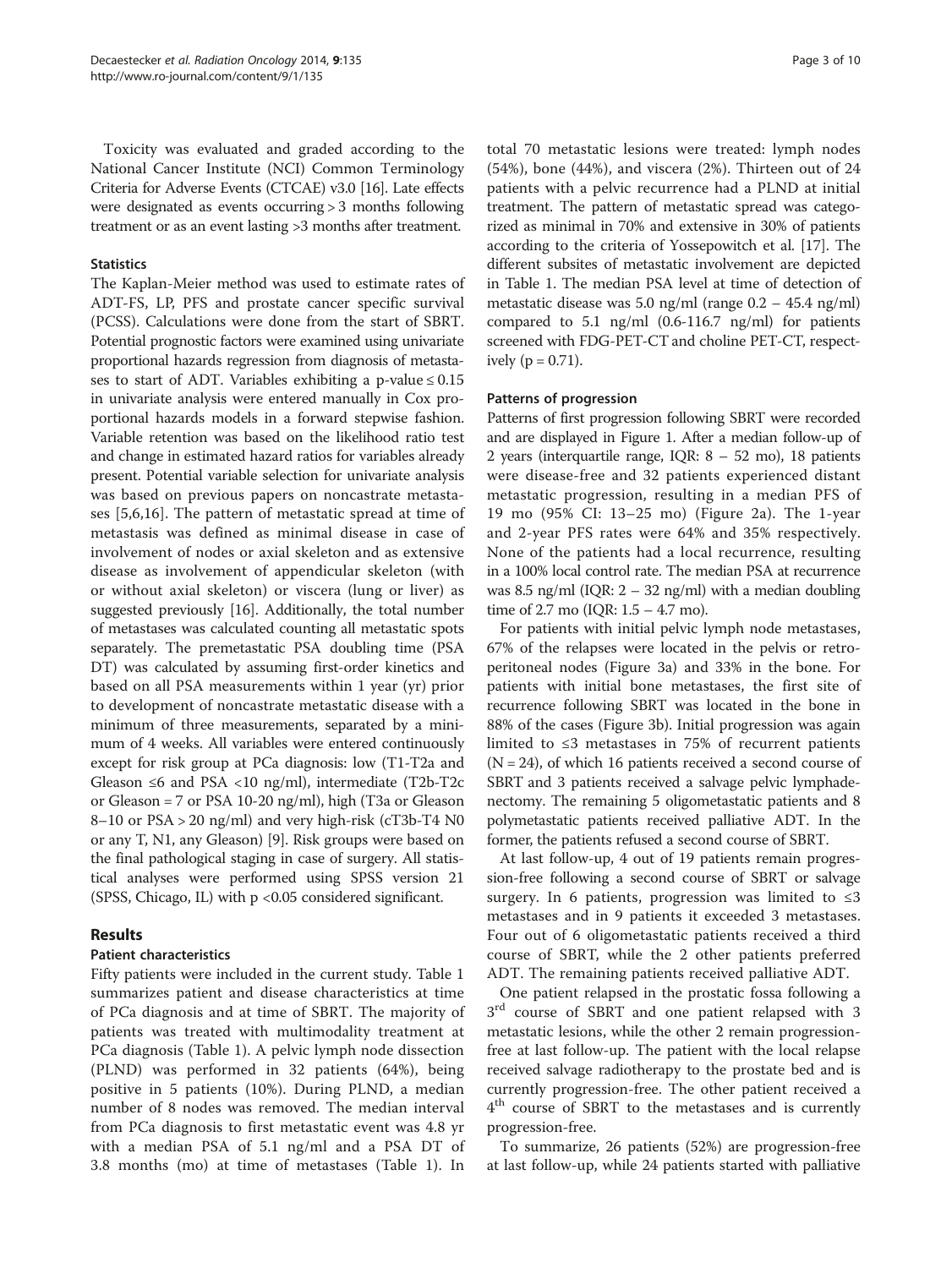#### <span id="page-3-0"></span>Table 1 Patient characteristics

| Characteristics                                     | All patients<br>$(n = 50)$ |  |
|-----------------------------------------------------|----------------------------|--|
| Age at diagnosis (yrs)                              |                            |  |
| Median (IQR)                                        | 59 (55–62)                 |  |
| Follow-up from PCa diagnosis (yrs)                  |                            |  |
| Median (IQR)                                        | 7.8 (5.3-10.5)             |  |
| <b>Primary therapy</b>                              |                            |  |
| Radical prostatectomy alone                         | 6 (12%)                    |  |
| Radical prostatectomy with postoperative RT         | 22 (44%)                   |  |
| Radical prostatectomy with postoperative $RT + ADT$ | 14 (28%)                   |  |
| Radiotherapy + ADT                                  | 6 (12%)                    |  |
| Radiotherapy alone                                  | 2(4%)                      |  |
| PSA at initial diagnosis (ng/ml)                    |                            |  |
| Mean (range)                                        | 16 (3.5-81)                |  |
| Median (IQR)                                        | $10.4(7-16.9)$             |  |
| Prognostic grouping                                 |                            |  |
| Low                                                 | $1(2\%)$                   |  |
| Intermediate                                        | 16 (32%)                   |  |
| High                                                | 19 (38%)                   |  |
| Very high                                           | 14 (28%)                   |  |
| Interval from diagnosis to metastases (yr)          |                            |  |
| Mean (range)                                        | $5.3(0.2 - 15)$            |  |
| Median (IQR)                                        | $4.8$ (2.9 – 7.3)          |  |
| PSA level at first documented metastases (ng/ml)    |                            |  |
| Mean (range)                                        | $10.9(0.2 - 117)$          |  |
| Median (IQR)                                        | $5.1$ (2.0 – 8.6)          |  |
| PSA DT at first documented metastases (mo)          |                            |  |
| Mean (range)                                        | $6.0(1 - 30)$              |  |
| Median (IQR)                                        | $3.8(3.0 - 6.9)$           |  |
| Number of lesions at diagnosis of metastases        |                            |  |
| 1 metastasis                                        | 37 (74%)                   |  |
| 2 metastases                                        | 8 (16%)                    |  |
| 3 metastases                                        | 6 (12%)                    |  |
| Primary site of metastases                          |                            |  |
| Lymph nodes                                         |                            |  |
| Pelvic                                              | 24 (50%)                   |  |
| Obturator                                           | $1(2\%)$                   |  |
| Internal iliac                                      | 6 (12%)                    |  |
| External iliac                                      | 10 (20%)                   |  |
| Presacral                                           | 2(4%)                      |  |
| Common iliac                                        | 3(6%)                      |  |
| Combination of nodal sites                          | 2(4%)                      |  |
| Extrapelvic                                         | $1(2\%)$                   |  |
| <b>Both</b>                                         | 2(4%)                      |  |

#### Table 1 Patient characteristics (Continued)

| Bones                               |          |
|-------------------------------------|----------|
| Axial                               | 8 (16%)  |
| Appendicular                        | 11 (22%) |
| Both                                | 3(6%)    |
| Viscera                             |          |
| Liver                               | 1(2%)    |
| Treatment at time of metastases (%) |          |
| SBRT $10 \times 5$ Gy + 1 mo ADT    | 35 (70%) |
| SBRT $3 \times 10$ Gy               | 15 (30%) |
| $\overline{\cdots}$<br>1000<br>$-1$ |          |

Abbreviations: yr year, mo months, IQR interquartile range.

ADT. This results in a median ADT-FS of 25 mo (95% confidence interval, CI,: 20–30 mo) (Figure [2](#page-5-0)b), with a 1-year and 2-year rate of ADT-FS of 82% and 60% respectively. On univariate analysis, only a short PSA DT prior to SBRT was a significant predictor for both PFS (HR: 0.90, 95%CI: 0.82 – 0.99) and ADT-FS (HR: 0.83; 95%CI: 0.71 – 0.97) (Table [2](#page-6-0)). The median PFS survival was 12 mo for patients with a  $DT \leq 3$  mo compared to 21 mo for patients with a longer DT  $(p = 0.016)$ (Figure [4](#page-7-0)a). The median ADT-FS for patients with a PSA  $DT \leq 3$ mo was 18 mo compared to 39 mo for patients with a longer DT ( $p = 0.014$ ) (Figure [4](#page-7-0)b). No multivariate analysis was performed as none of the other variables in Table [2](#page-6-0) had a p-value  $\leq 0.15$ .

Five patients died of prostate cancer, resulting in a 2 year and 5-year PCSS of 96% and 90% respectively. There were no non-prostate cancer related deaths.

#### **Toxicity**

Ten patients (20%) developed toxicity following treatment, which was classified as grade I in 7 and grade II in 3 patients. In case of bone metastasis irradiation, 3 patients reported mild grade I bone pain and 1 patient was diagnosed with an asymptomatic fracture of the ilium on follow-up PET-CT without the necessity of treatment (grade I). In case of SBRT for nodal metastases, 1 patient experienced grade I fatigue and 4 patients experienced diarrhoea (grade I:  $n = 2$  and grade II:  $n = 2$ ). One patient experienced a worsening of his post-radical prostatectomy urinary incontinence (grade II) six months after SBRT of a pelvic node.

# **Discussion**

Metastatic prostate cancer is clearly a heterogeneous disease, with the number of metastases at recurrence being recognized as an important prognostic factor [\[5,6](#page-9-0)]. However, two major difficulties have complicated assessment of the benefit of radical treatment for oligometastases.

First, the identification of patients with truly oligometastatic disease is inherently challenging. When using bone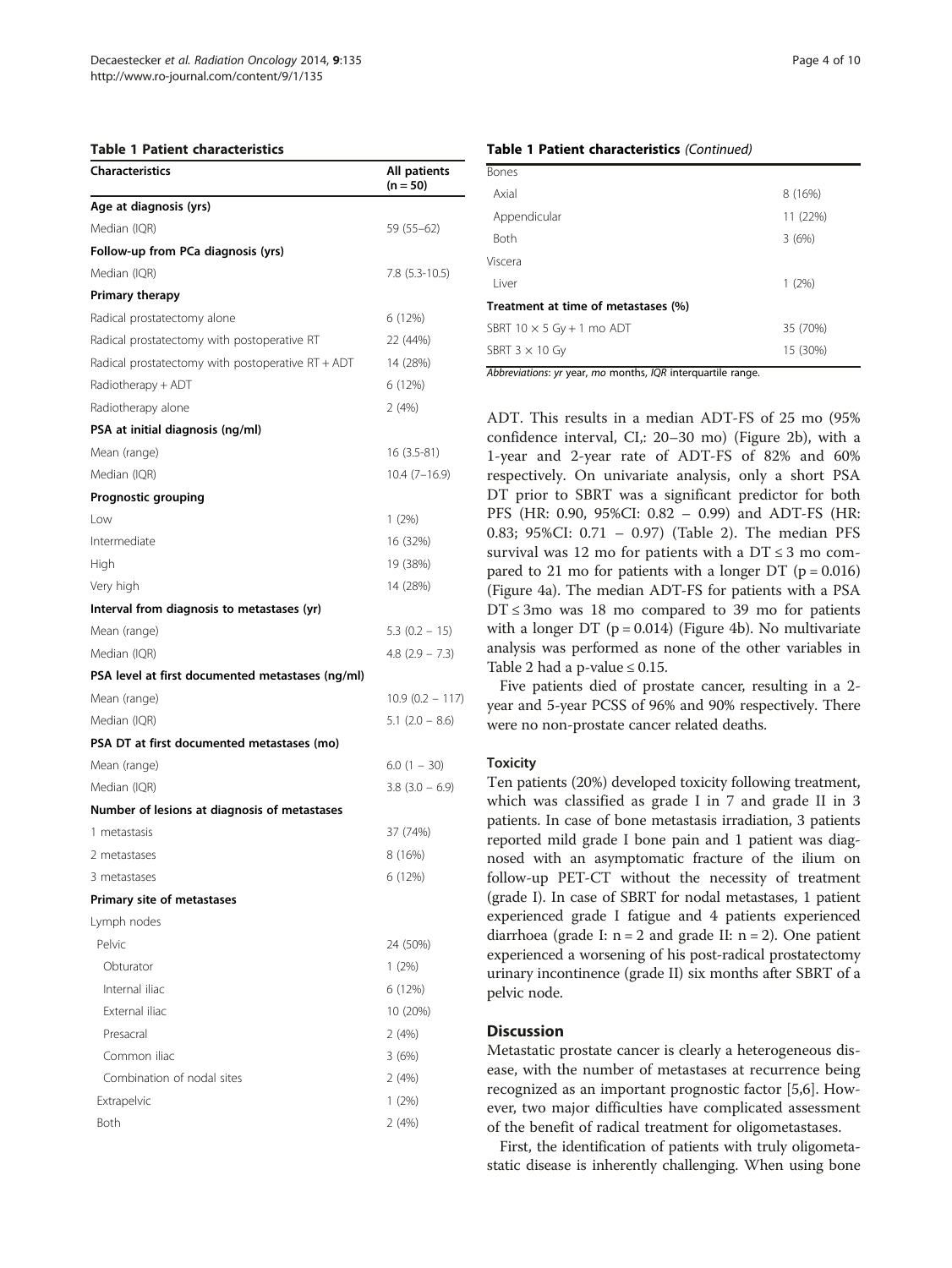<span id="page-4-0"></span>

scintigraphy as a single re-staging modality, the proportion of patients diagnosed with ≤5 lesions is only 41% [[18](#page-9-0)]. With the addition of computed tomography (CT), 73% of patients is diagnosed with ≤3 metastases with a median PSA of 25 ng/ml [\[5](#page-9-0)]. With the introduction of more sensitive and specific imaging modalities such as PET-CT and MRI [[10,19](#page-9-0)], oligometastatic disease is detected even earlier at median PSA levels around 7 ng/ml or lower [[6,10](#page-9-0)]. Consequently, both the time between a PSA rise and the detection of metastatic disease is reducing as well as the number of metastases detected [[6](#page-9-0)]. In the current

study, the majority of patients were staged with FDG-PET-CT and only a minority with choline PET-CT. Thus, a proportion of patients might have been understaged [[10](#page-9-0)], potentially leading to underestimation of the effect of the treatment. However, the median PSA level at time of detection of metastatic disease was comparable between both FDG and choline in our population. A recent dualtracer study concluded that although choline appears to be more sensitive than 18 F-FDG for the detection of disease in PSA relapse, 18 F-FDG correlated better with more aggressive disease [\[20](#page-9-0)]. Unfortunately, both FDG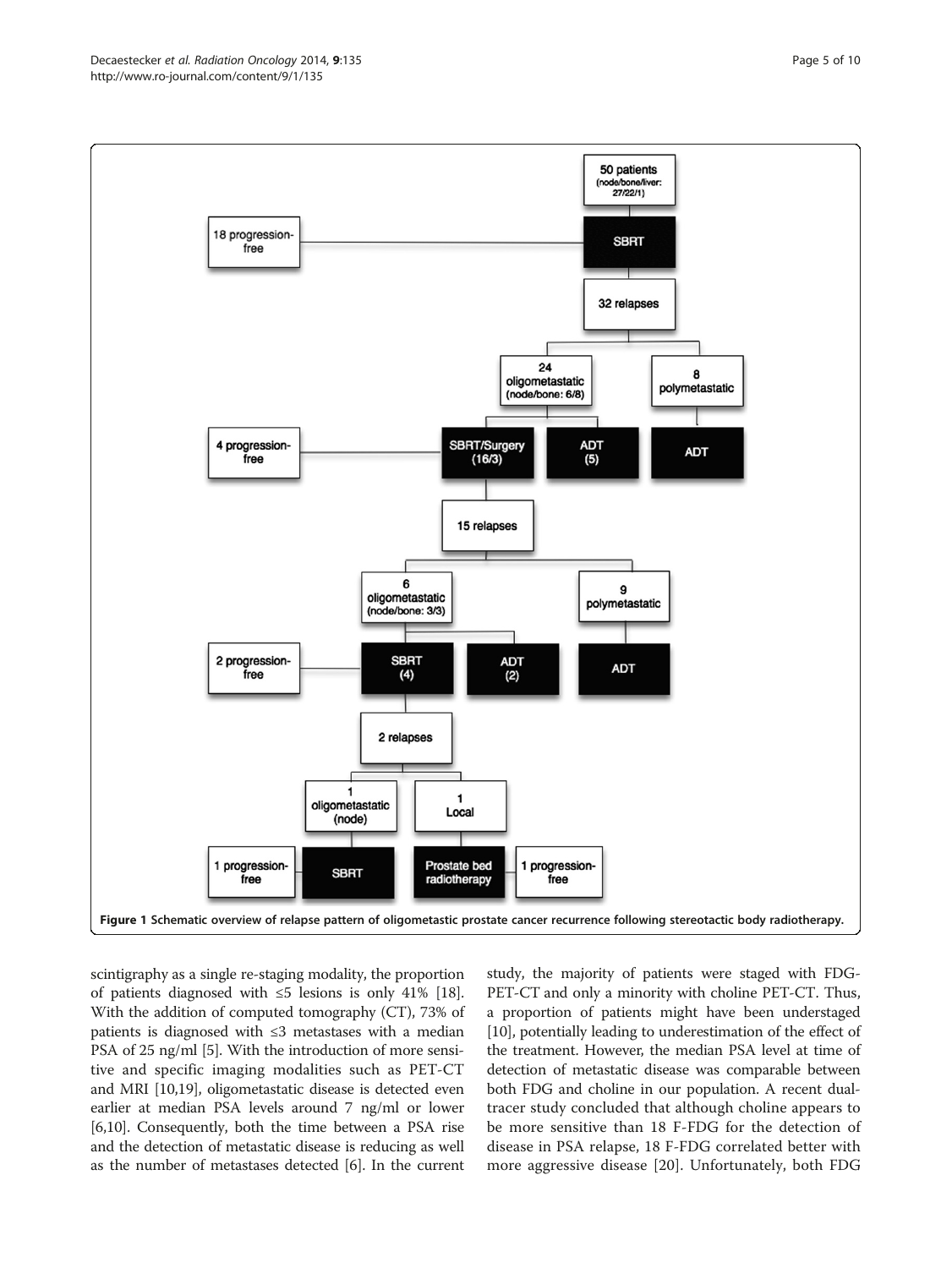and choline PET-CT, still underestimate the extent of disease [\[21](#page-9-0)]. This is also clearly reflected in our patients treated with SBRT for pelvic lymph nodes, with two out of three patients relapsing in the nodes again. As an alternative to a lesion based approach such as SBRT,

the inclusion of an elective nodal volume in the radiotherapy field might reduce these type of relapses. Other groups have started implementing this type of treatment with promising results, however details on the pattern of relapse are lacking [\[22-24\]](#page-9-0). Newer tracers, such as (68)Ga-

<span id="page-5-0"></span>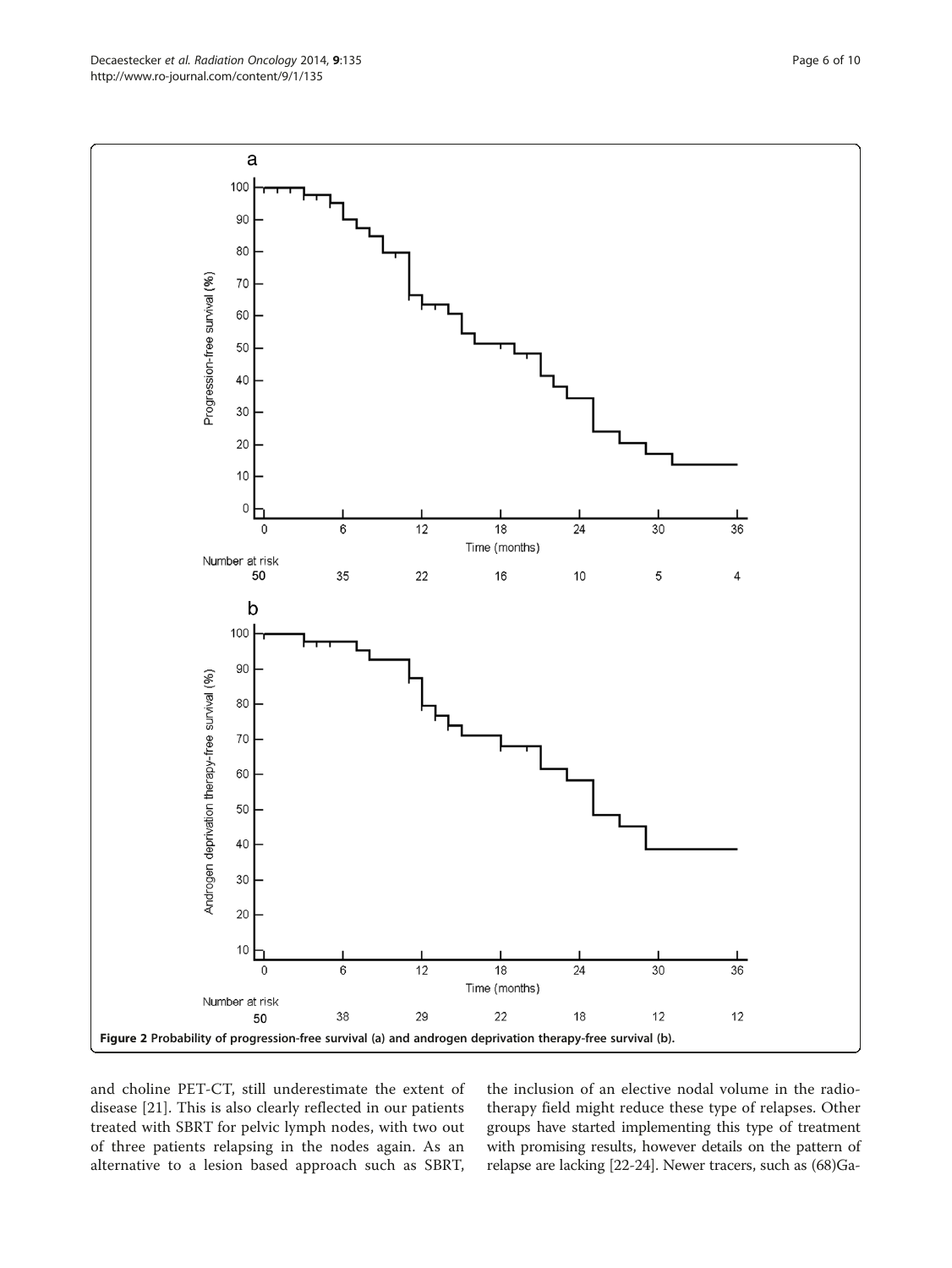<span id="page-6-0"></span>

# Table 2 Univariate Cox proportional hazards model predicting androgen deprivation therapy-free survival and progression-free survival

| Covariate                                    | <b>ADT-FS</b>        |         | <b>PFS</b>           |         |
|----------------------------------------------|----------------------|---------|----------------------|---------|
|                                              | HR (95% CI)          | p-value | HR (95% CI)          | p-value |
| Prognostic group at diagnosis                |                      |         |                      |         |
| Low-Intermediate                             |                      | 0.72    |                      | 0.41    |
| High                                         | $0.99(0.36 - 2.74)$  |         | $0.78$ (0.33 - 1.88) | 0.58    |
| Very high                                    | $1.45(0.48 - 4.4)$   |         | $1.40(0.56 - 3.53)$  | 0.47    |
| Interval from diagnosis to metastases (yr)   | $1(0.99 - 1.01)$     | 0.51    | $1(0.99 - 1.01)$     | 0.55    |
| PSA level at time of metastases (ng/ml)      | $1(0.97 - 1.03)$     | 0.96    | $1(0.98 - 1.03)$     | 0.67    |
| PSA DT at time of metastases (mo)            | $0.83$ (0.71 - 0.97) | 0.02    | $0.90(0.82 - 0.99)$  | 0.04    |
| Number of lesions at diagnosis of metastases | $1.11(0.56 - 2.22)$  | 0.75    | $1.02$ (0.53 - 1.94) | 0.96    |
| Pattern of metastatic spread                 |                      |         |                      |         |
| Minimal                                      |                      | 0.37    |                      | 0.27    |
| Extensive                                    | $1.48(0.63 - 3.49)$  |         | $1.53$ (0.72 – 3.2)  |         |
| Location of metastasis*                      |                      |         |                      |         |
| Node                                         |                      | 0.10    |                      | 0.25    |
| Bone                                         | $2.02$ (0.87 - 4.72) |         | $1.54(0.74 - 3.22)$  |         |

Abbreviation: HR hazard ratio, CI confidence interval, yr year, mo month, ADT-FS androgen deprivation therapy-free survival, PFS progression-free survival. \*The patient with liver metastasis was excluded from the analysis of this variable. P-values in bold represent significant values <0.05.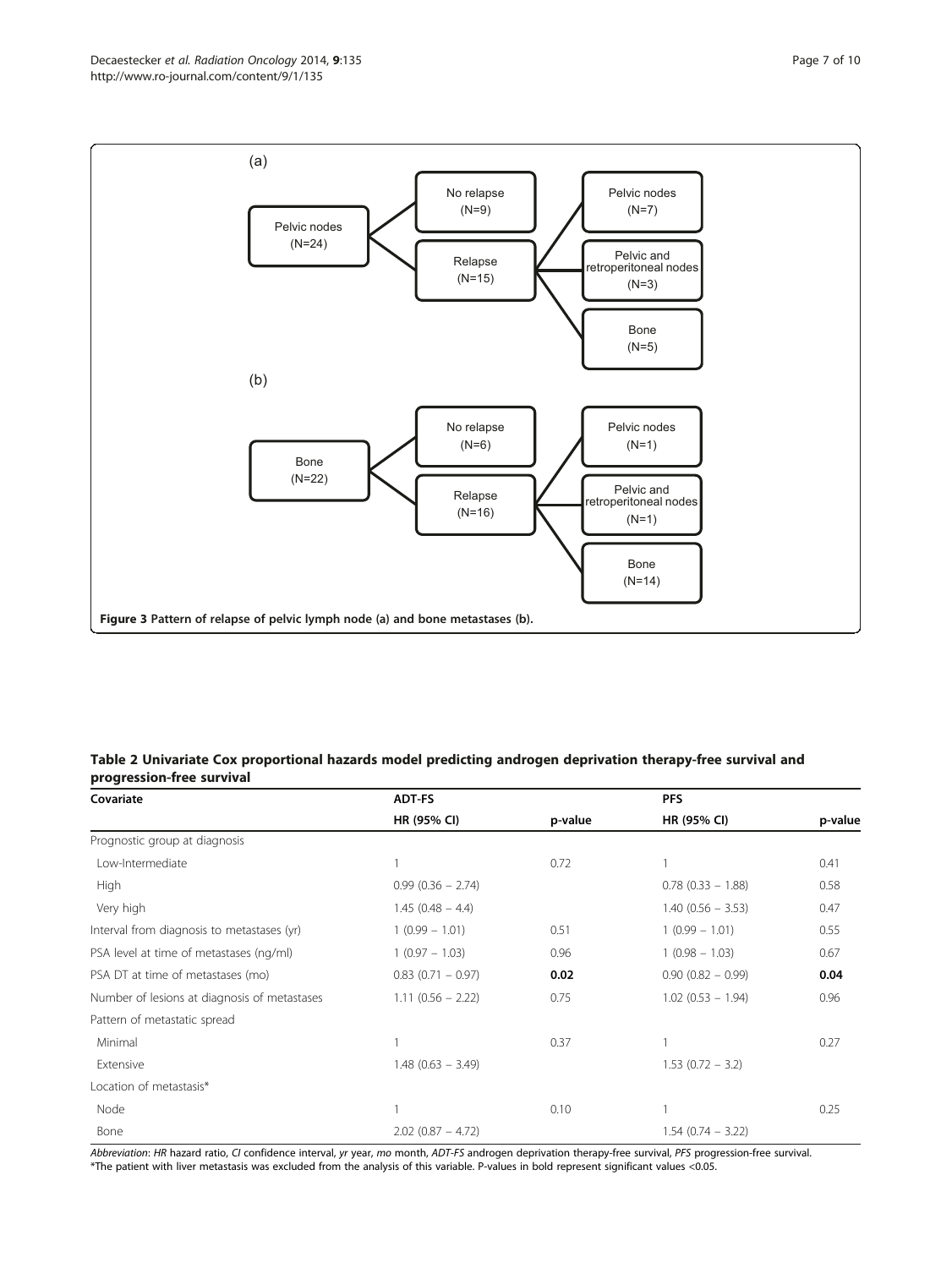<span id="page-7-0"></span>Decaestecker et al. Radiation Oncology 2014, 9:135 Page 8 of 10 http://www.ro-journal.com/content/9/1/135



labelled prostate-specific membrane antigen (PSMA), look very promising with a higher yield of lesions with an improved tumor to background ratio [[25](#page-9-0)], but need further validation. Although currently not commercially available, ultrasmall superparamagnetic particles of iron oxide MRI remains one of the most promising imaging modalities for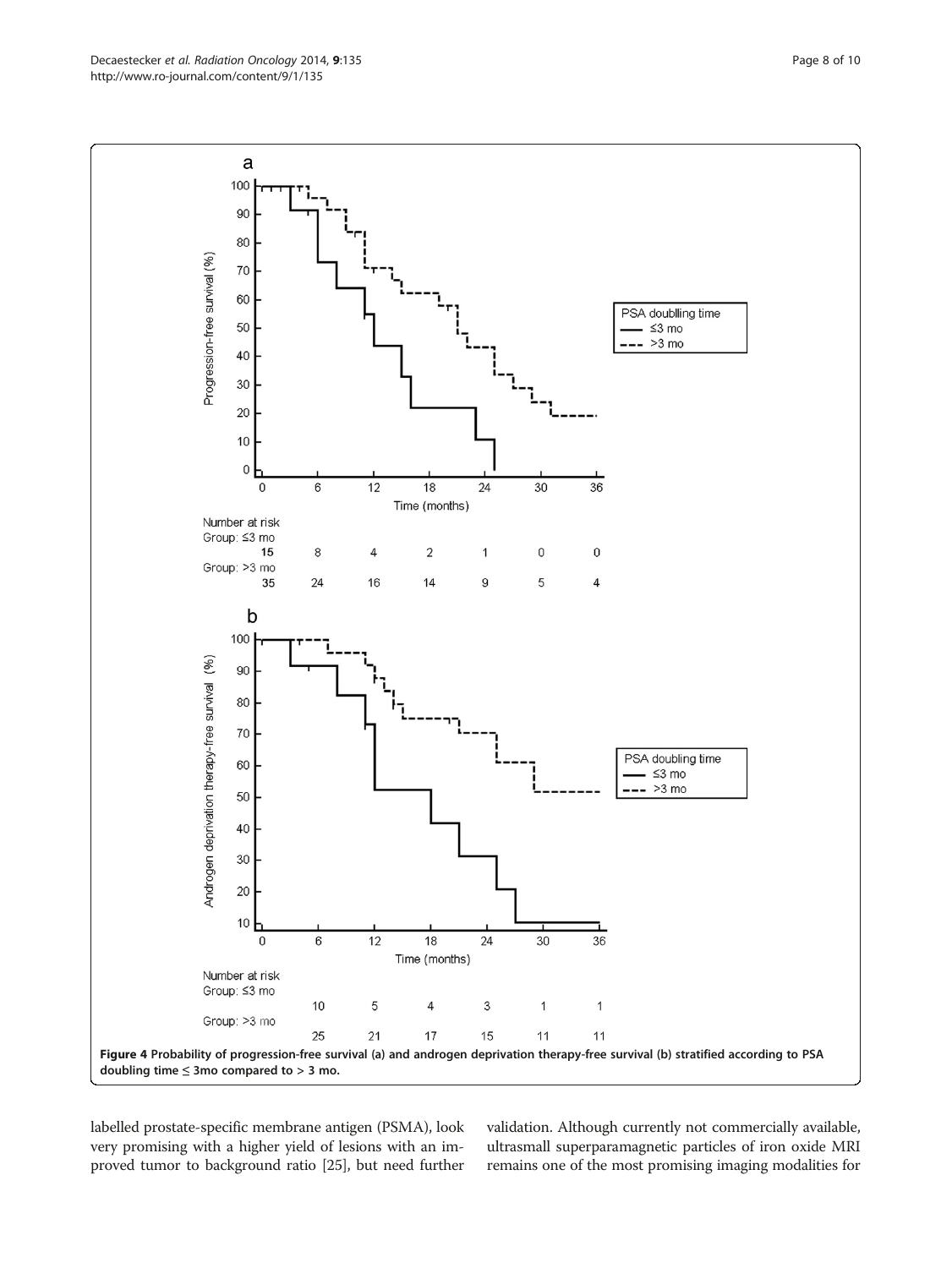<span id="page-8-0"></span>detecting of metastases of normal-sized lymph nodes in PCa [[26](#page-9-0)]. Further improvements in imaging will enable better patient selection for lesion-based therapies.

The second hurdle for delivering radical treatment to metastases by means of radiation was the need for extended fractionation for the delivery of ablative doses to the lesion while avoiding normal tissue toxicity. The development of new radiotherapy planning and treatment technologies have enabled the safe delivery of an equivalent or higher biological effective doses in a reduced number of treatment sessions as compared to a standard 5–7 week course. Nevertheless, SBRT has only been recently implemented for oligometastatic PCa as is demonstrated by the limited number of publications [[21,23,27](#page-9-0)-[29](#page-9-0)]. In a recent systematic review including a mixture of primary solid tumours, it was concluded that SBRT for oligometastatic disease is accompanied with low toxicity and excellent local control [\[8](#page-9-0)]. About 20% of patients remain progression free at 2–3 years after SBRT [\[8](#page-9-0)]. Our study is in agreement with these findings, showing a 100% local control without grade III toxicity. This supports the 2 fractionation schedules used in our study delivering a biological dose of around 90 Gy. The 2-year progression-free survival of 35% is in line with that of other solid tumors [\[8](#page-9-0)]. However, it is on the lower end compared to the other reported PCa series [[23,28,29](#page-9-0)]. This might be partially explained by the fact that most series used concomitant ADT for more than 6 months [[23,28](#page-9-0),[29](#page-9-0)]. It should also be noted that the number of patients treated is lower in other studies and that most of them only included patients with a single metastasis, which might influence outcome [[5,6](#page-9-0)].

We identified PSA DT as the only variable influencing clinical progression and ADT-FS [\[5,6\]](#page-9-0). Initial patient stratification based on PSA DT might help us select the ideal candidates for SBRT. We observed that the pattern of progression after SBRT is most often oligometastatic. Consequently, these patients were offered repeated SBRT to postpone progression to polymetastatic disease requiring systemic treatment. In 50% of the patients we were able to postpone palliative androgen deprivation therapy by at least 2 years. Additionally, this surrogate endpoint describes the proportion of patients who no longer can be 'salvaged' with repeat SBRT, as the majority of patients (17 of 24 cases) were started on ADT because of polymetastatic progression. Although promising, the true benefit of SBRT can only be assessed through randomization. A randomized phase II trial comparing active surveillance with eradication of oligometastatic disease by means of SBRT or surgery is halfway recruiting ([http://clinicaltrials.gov:](http://clinicaltrials.gov: NCT01558427) [NCT01558427](http://clinicaltrials.gov: NCT01558427)). In the meanwhile, SBRT for oligometastatic PCa should be considered investigational.

Despite being the largest series reporting on the outcome of SBRT for oligometastatic PCa, several limitations

should be addressed. The median follow-up is too short to reliably report endpoints such as PCSS. The rationale of the addition of single injection of a 1-month preparation of an LHRH-analogue with the initiation of SBRT was to increase radiosensitivity. However, this makes the interpretation of biochemical response increasingly difficult, as all patients had an initial PSA decline. Consequently, we decided to stop the combination therapy from May 2012 onwards to get a clear view on the true benefit of SBRT in this setting. However, the influence ADT on PFS and ADT-FS is probably limited as the duration of testosterone suppression by a 1-month depot of an LHRH- analogue is only between 2 and 4 months depending on the definition of testosterone recovery [\[30\]](#page-9-0). It might be hypothesized from the excellent toxicity profile of SBRT that the quality of life in these patients might be superior compared to patients receiving immediate ADT. Unfortunately, these data were not registered in our study, but are currently being prospectively collected.

#### Conclusions

Repeated SBRT for oligometastatic prostate cancer postpones palliative androgen deprivation therapy with 2 years without grade III toxicity.

#### Competing interests

The authors declare that they have no competing interests.

#### Authors' contributions

KD and PO had full access to all the data in the study and takes responsibility for the integrity of the data and the accuracy of the data analysis. Study concept and design: KD, PO and GDM. Acquisition of data: LD, BL, GM, AH, WH, FDV, VF. Analysis and interpretation of data: KD, PO, GDM. Drafting of the manuscript: KD, PO, GMD, BL. Critical revision of the manuscript for important intellectual content: LD, BL, GDM and VF. Statistical analysis: KD and PO. Supervision: PO. All authors read and approved the final manuscript.

#### Acknowledgement

Dr. Piet Ost is a senior Clinical Investigator of the Research Foundation - Flanders (Belgium) (FWO).

#### Author details

<sup>1</sup> Department of Urology, Ghent University Hospital, De Pintelaan 185, Ghent Belgium. <sup>2</sup>Department of Radiotherapy, Ghent University Hospital, De Pintelaan 185, Ghent, Belgium. <sup>3</sup> Department of Nuclear Medicine, Ghent University Hospital, De Pintelaan 185, Ghent, Belgium. <sup>4</sup>Department of Radiology, Ghent University Hospital, De Pintelaan 185, Ghent, Belgium. <sup>5</sup>Department of Radiopharmacy, Ghent University, Harelbekestraat 32, Ghent, Belgium.

#### Received: 15 April 2014 Accepted: 29 May 2014 Published: 12 June 2014

#### References

- 1. Palmbos PL, Hussain M: Non-castrate metastatic prostate cancer: have the treatment options changed? Semin Oncol 2013, 40:337–346.
- 2. Heidenreich A, Bastian PJ, Bellmunt J, Bolla M, Joniau S, van der Kwast T, Mason M, Matveev V, Wiegel T, Zattoni F, Mottet N: EAU guidelines on prostate cancer. Part II: treatment of advanced, relapsing, and castrationresistant prostate cancer. Eur Urol 2014, 65:467–479.
- 3. Abrahamsson PA: Potential benefits of intermittent androgen suppression therapy in the treatment of prostate cancer: a systematic review of the literature. Eur Urol 2010, 57:49–59.